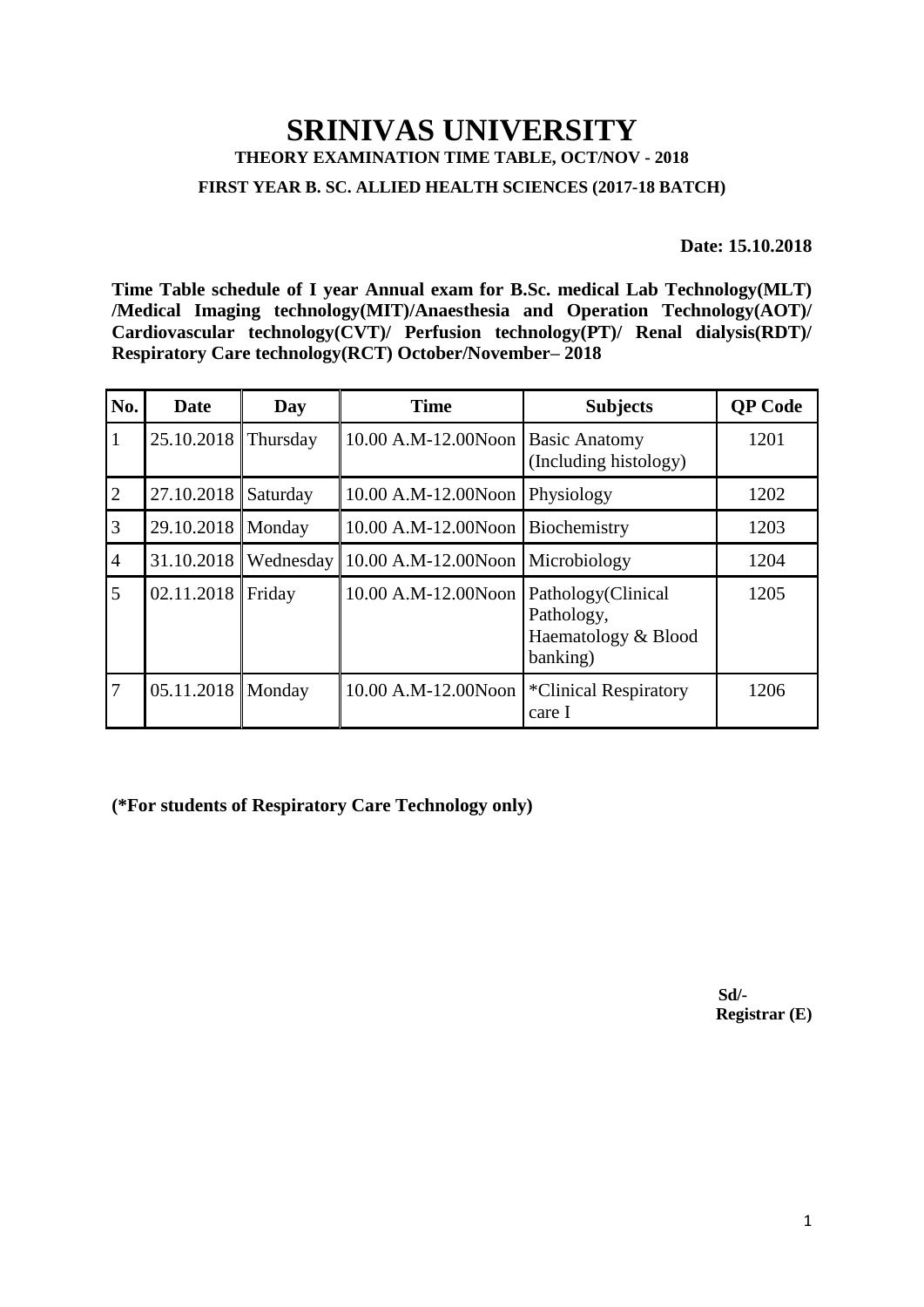## **SRINIVAS UNIVERSITY THEORY EXAMINATION TIME TABLE, OCT/NOV - 2018 FIRST YEAR B. SC. ALLIED HEALTH SCIENCES (REPEATER)**

**Date: 15.10.2018** 

**Time Table schedule of I year Annual exam Old scheme/Repeaters for B.Sc. medical Lab Technology(MLT) /Medical Imaging technology(MIT)/Anaesthesia and Operation Technology(AOT)/ Cardiovascular technology(CVT)/ Perfusion technology(PT)/ Renal dialysis(RDT)/ Respiratory Care technology(RCT) October/November – 2018**

| No.            | Date       | Day       | <b>Time</b>        | <b>Subjects</b>                                                     | <b>QP</b> Code |
|----------------|------------|-----------|--------------------|---------------------------------------------------------------------|----------------|
| $\mathbf{1}$   | 25.10.2018 | Thursday  | 10.00 A.M-1.00 P.M | <b>Basic Anatomy</b><br>(Including histology)                       | 1001           |
| $\overline{2}$ | 27.10.2018 | Saturday  | 10.00 A.M-1.00 P.M | Physiology                                                          | 1002           |
| 3              | 29.10.2018 | Monday    | 10.00 A.M-1.00 P.M | Biochemistry                                                        | 1003           |
| $\overline{4}$ | 31.10.2018 | Wednesday | 10.00 A.M-1.00 P.M | Microbiology                                                        | 1004           |
| 5              | 02.11.2018 | Friday    | 10.00 A.M-1.00 P.M | Pathology(Clinical<br>Pathology,<br>Haematology & Blood<br>banking) | 1005           |

 **Sd/- Registrar (E)**